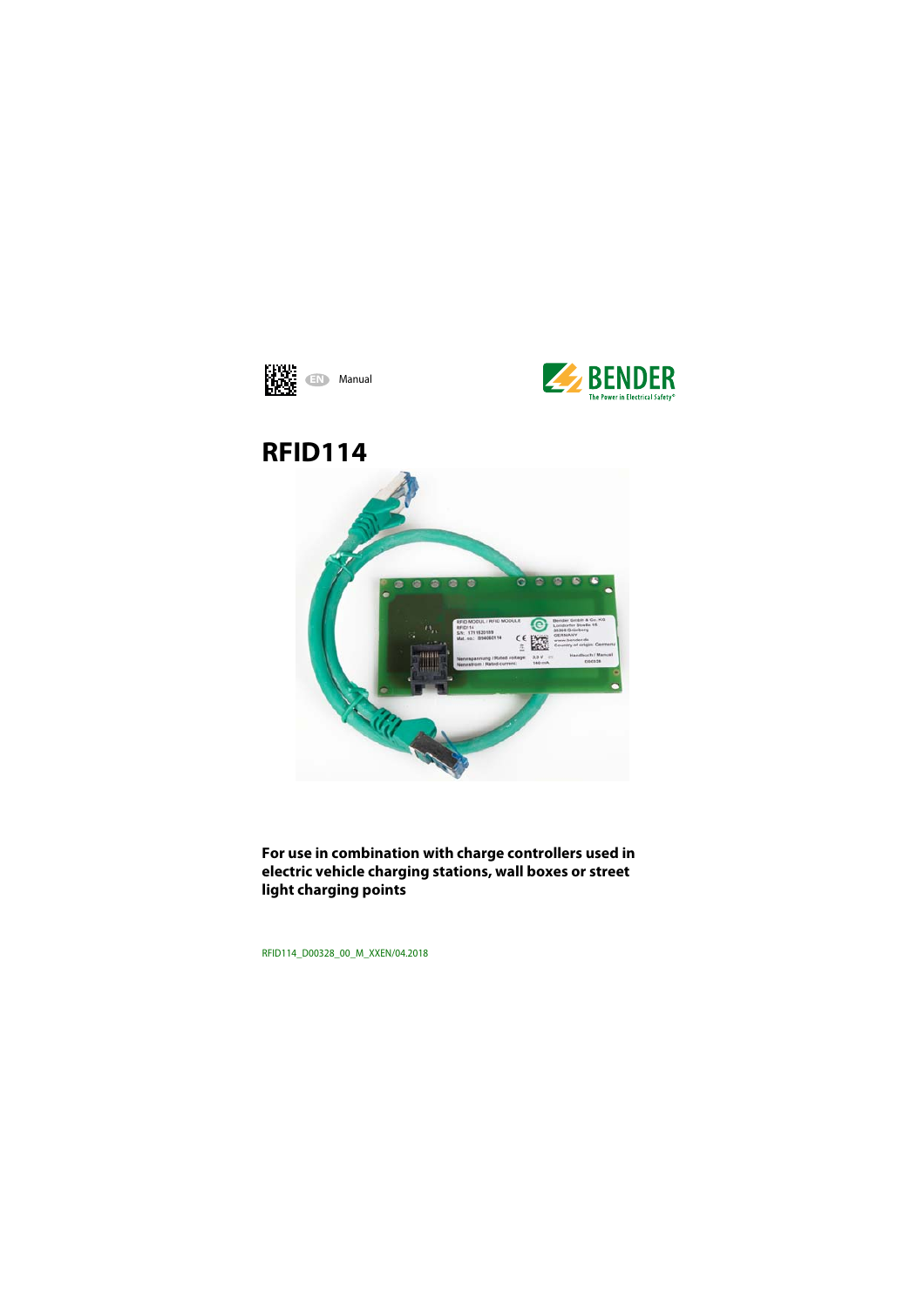

#### **Bender GmbH & Co. KG**

P.O. Box 1161 • 35301 Grünberg • Germany Londorfer Str. 65 • 35305 Grünberg • Germany Tel.: +49 6401 807-0 • Fax: +49 6401 807-259 [E-mail: info@bender.de • www.bender.de](http://www.bender-de.com)

© Bender GmbH & Co. KG

All rights reserved. Reprinting only with permission of the publisher. Subject to change!

Photos: Bender archives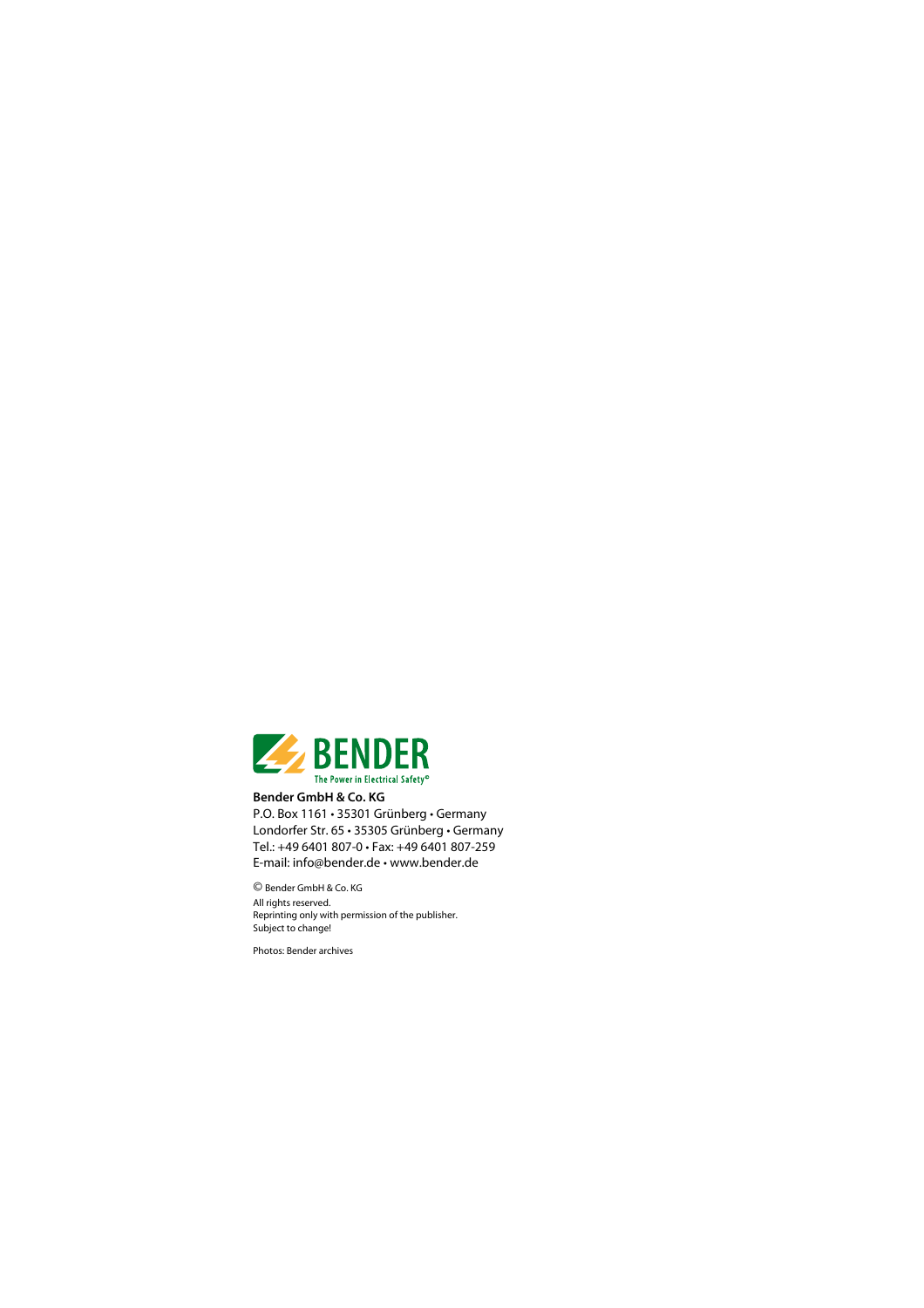

## **Table of Contents**

| 1.1     |  |
|---------|--|
| 1.2     |  |
| 1.3     |  |
| 1.4     |  |
| $1.5\,$ |  |
| 1.6     |  |
|         |  |
| 2.1     |  |
| 2.2     |  |
|         |  |
| 3.1     |  |
| 3.2     |  |
| 3.3     |  |
| 3.4     |  |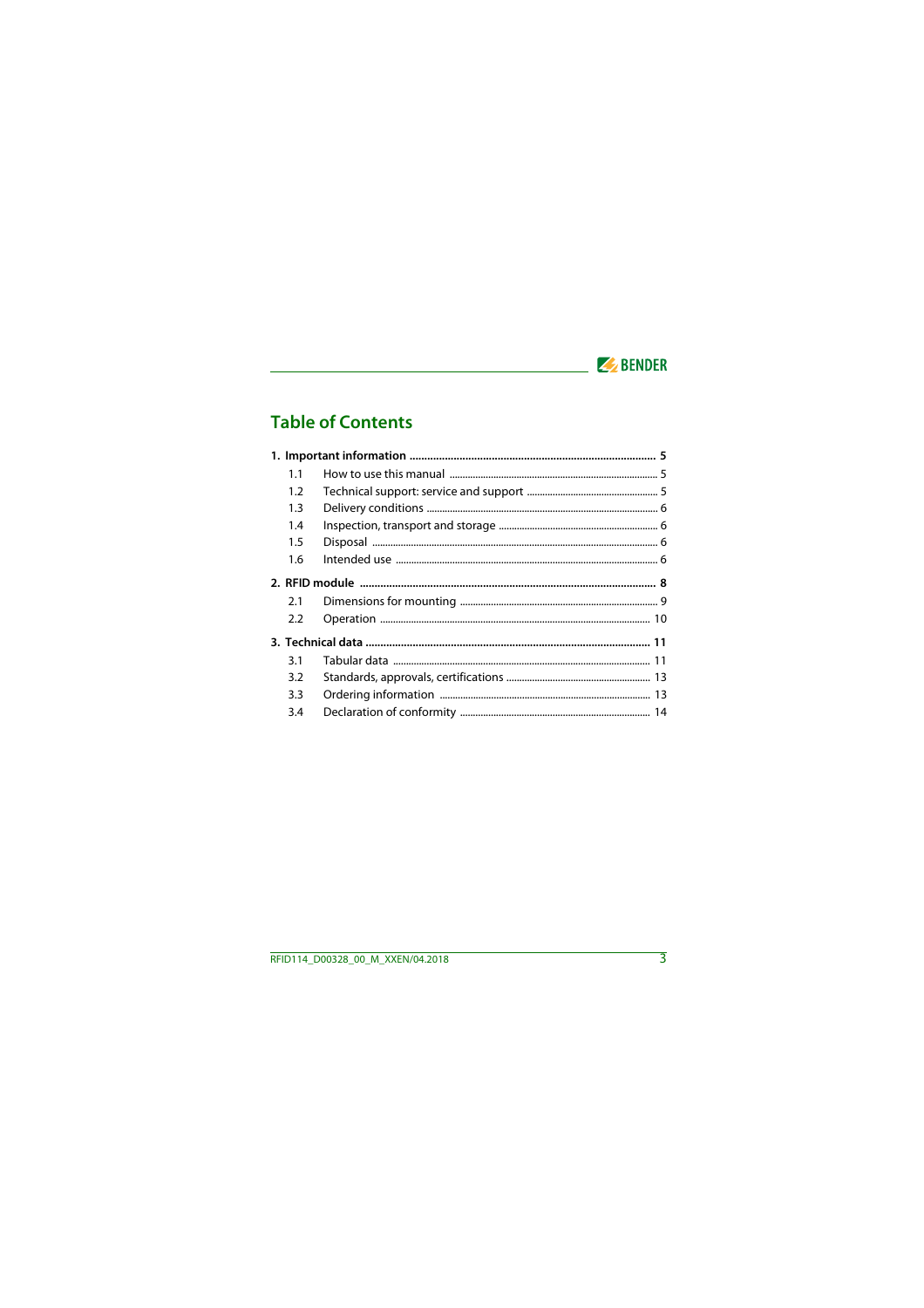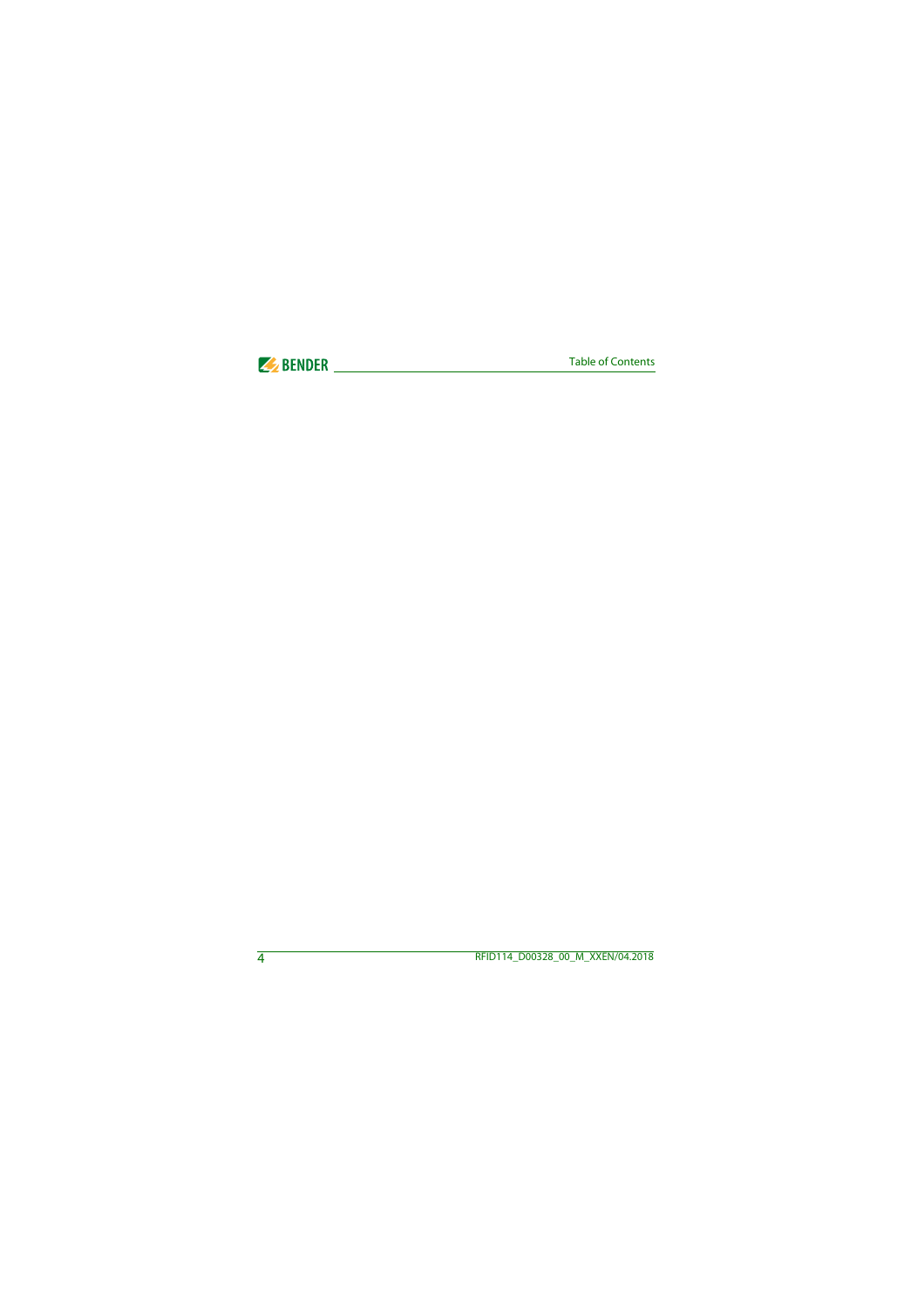

## <span id="page-4-0"></span>**1. Important information**

## <span id="page-4-1"></span>**1.1 How to use this manual**



This manual is intended for *qualified personnel* working in electrical engineering and electronics!

#### **Always keep this manual within easy reach for future reference.**



This symbol denotes information intended to assist the user in *making optimum* use of the product.

### <span id="page-4-2"></span>**1.2 Technical support: service and support**

Technical support by phone or e-mail for all Bender products

- Questions concerning specific customer applications
- Commissioning
- Troubleshooting

| Telephone:       | +49 6401 807-760*                  |
|------------------|------------------------------------|
| Fax:             | +49 6401 807-259                   |
| In Germany only: | 0700BenderHelp (telephone and fax) |
| E-mail:          | support@bender-service.de          |

\*Available from 7.00 a.m. to 8.00 p.m. 365 days a year (CET/UTC  $+1$ )

### <span id="page-4-3"></span>**1.3 Delivery conditions**

Bender sale and delivery conditions apply. These can be obtained from Bender in printed or electronic format.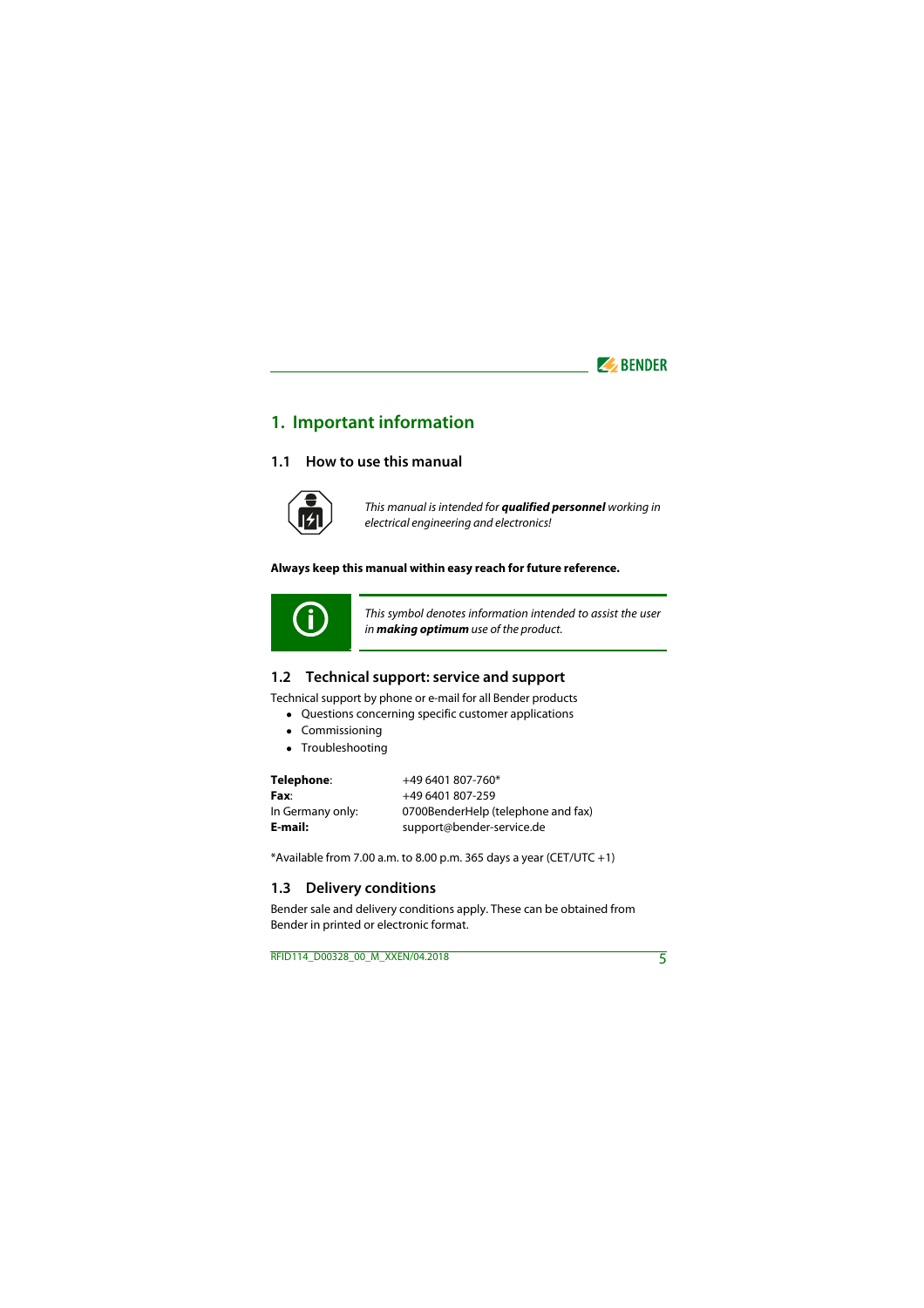

## <span id="page-5-0"></span>**1.4 Inspection, transport and storage**

Inspect the dispatch and equipment packaging for damage, and compare the contents of the package with the delivery documents. In the event of damage in transit, please contact Bender immediately. The devices must only be stored in areas where they are protected from dust, damp, and spray and dripping water, and in which the specified storage temperatures can be ensured.

## <span id="page-5-1"></span>**1.5 Disposal**

Abide by the national regulations and laws governing the disposal of this device. Ask your supplier if you are not sure how to dispose of the old equipment.

For more information on the disposal of Bender devices, refer to our homepage at www.bender.de -> Service & support.

## <span id="page-5-2"></span>**1.6 Intended use**

This manual provides a description of an RFID module which may only be used in combination with Bender charge controllers. The charge controller is designed for use in electric vehicle (EV) charging stations, wall boxes and street light charging points. This document should be used together with the charge controller operating manual(s), which can be downloaded from: [www.bender.de/en/service-support/downloads](https://www.bender.de/en/service-support/downloads)

The RFID module is a separate PCB which facilitates user interaction with the charging system and is designed in accordance with the ISO14443A/MIFARE standard. It can be connected to the charge controller via the provided **RJ45 cable**.

Charging is initiated by holding a valid RFID card, which is registered in a backend system, close to the antenna of the RFID module. In offline operation, the charge controller can optionally allow charging without authorization or it can authorize users based on RFID and a local white list of authorized RFID cards.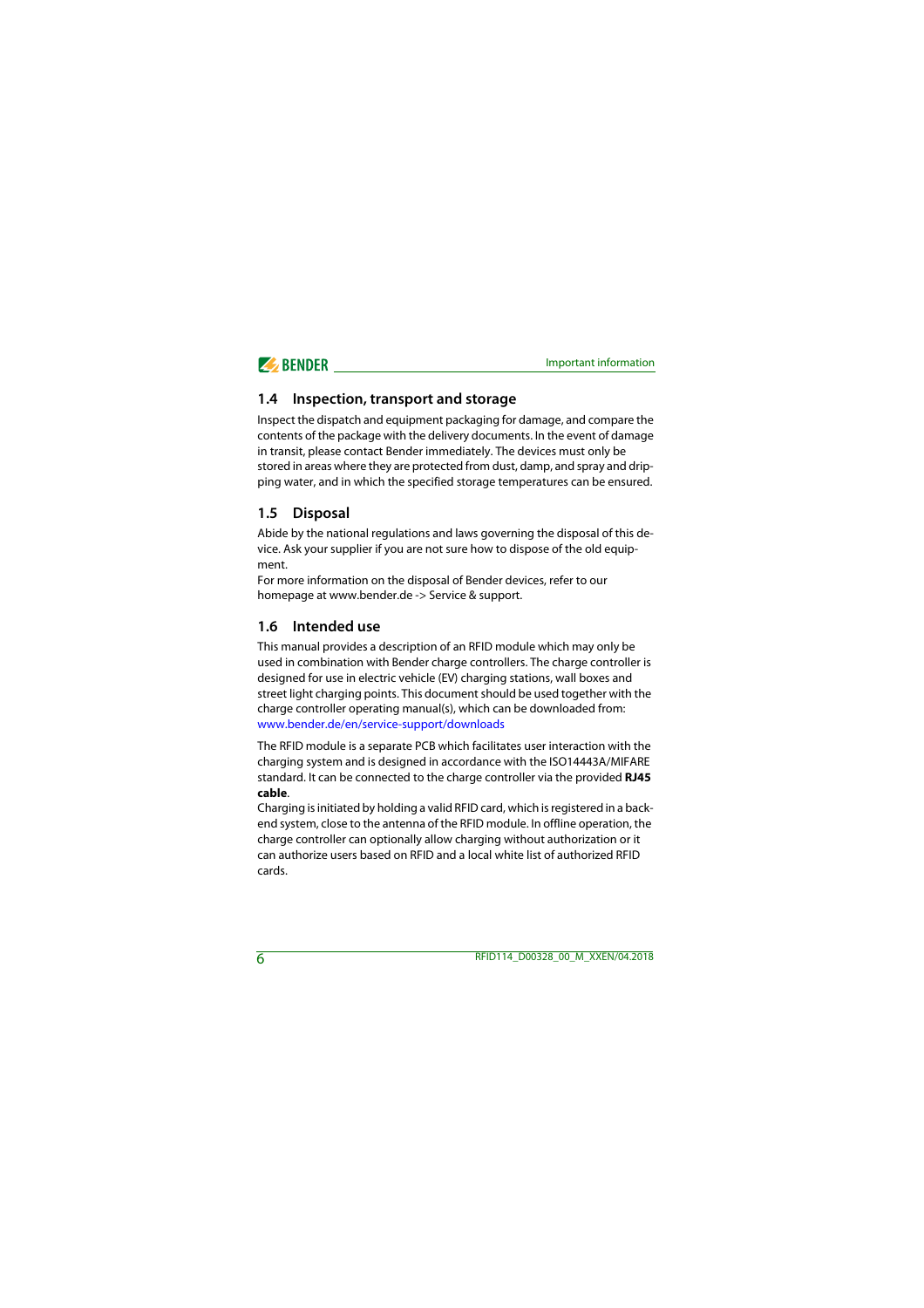

## <span id="page-6-0"></span>**2. RFID module**

The RFID module shown below contains an antenna.



All dimensions in mm

It is a PCB that should be placed under a metal-free charging system enclosure.

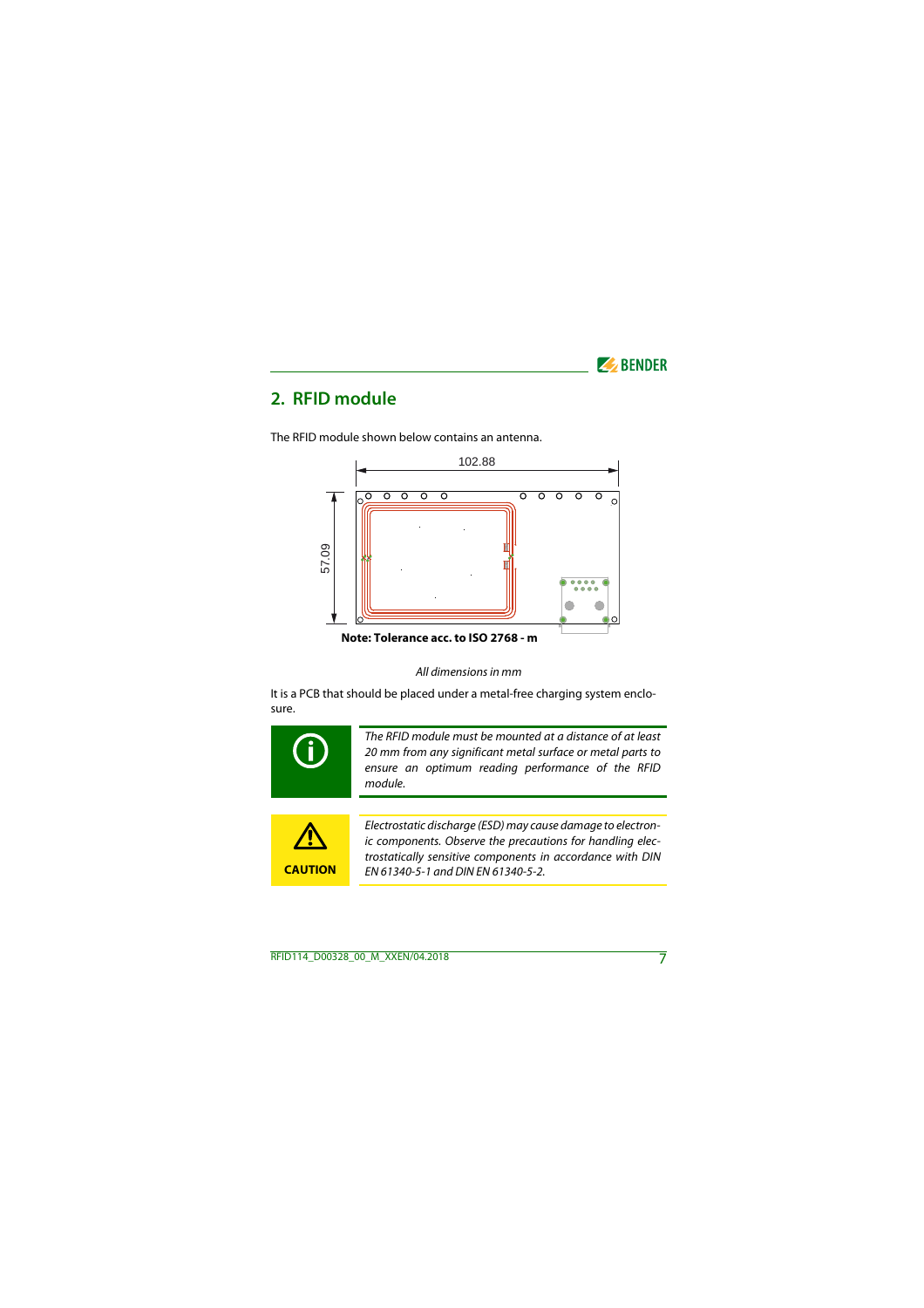

The **RFID frequency is 13.56 MHz**. Bender uses the PN532 Near Field Communication (NFC) controller for contactless communication, which supports virtually all RFID/NFC communication means on this frequency. Currently only passive tags with a UID are read. Further functionality is possible upon request.



The provided RJ45 cable has a length of 50 cm. However, the cable must not be longer than 3 m and must comply with the CAT5 standard or higher.

## <span id="page-7-0"></span>**2.1 Dimensions for mounting**



**Note: Tolerance acc. to ISO 2768 - m**

All dimensions in mm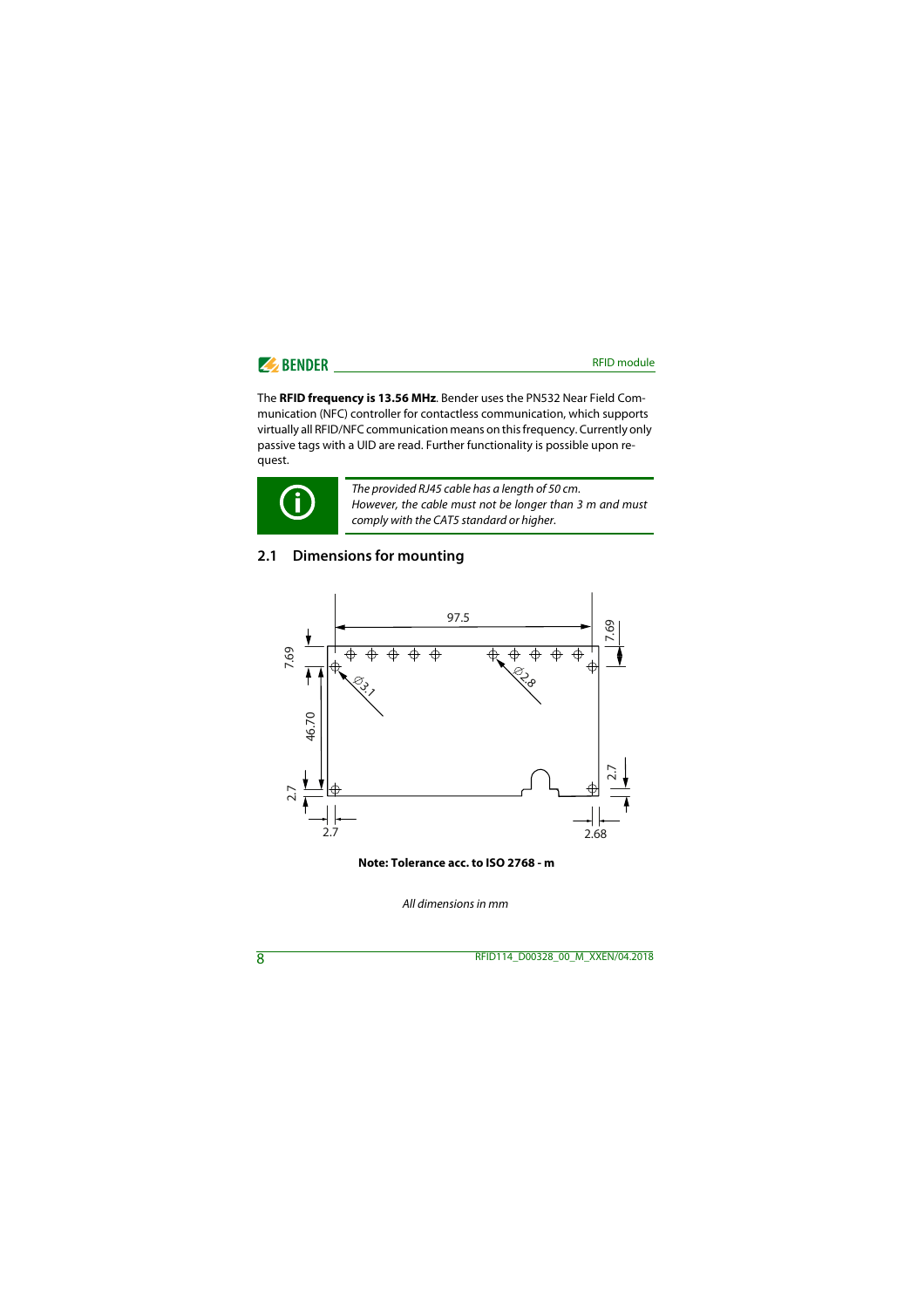

## <span id="page-8-0"></span>**2.2 Operation**

The charging process is initiated by holding a valid RFID card close to the antenna of the RFID module.

The charging process can be finished by holding the RFID card close to the RFID module again.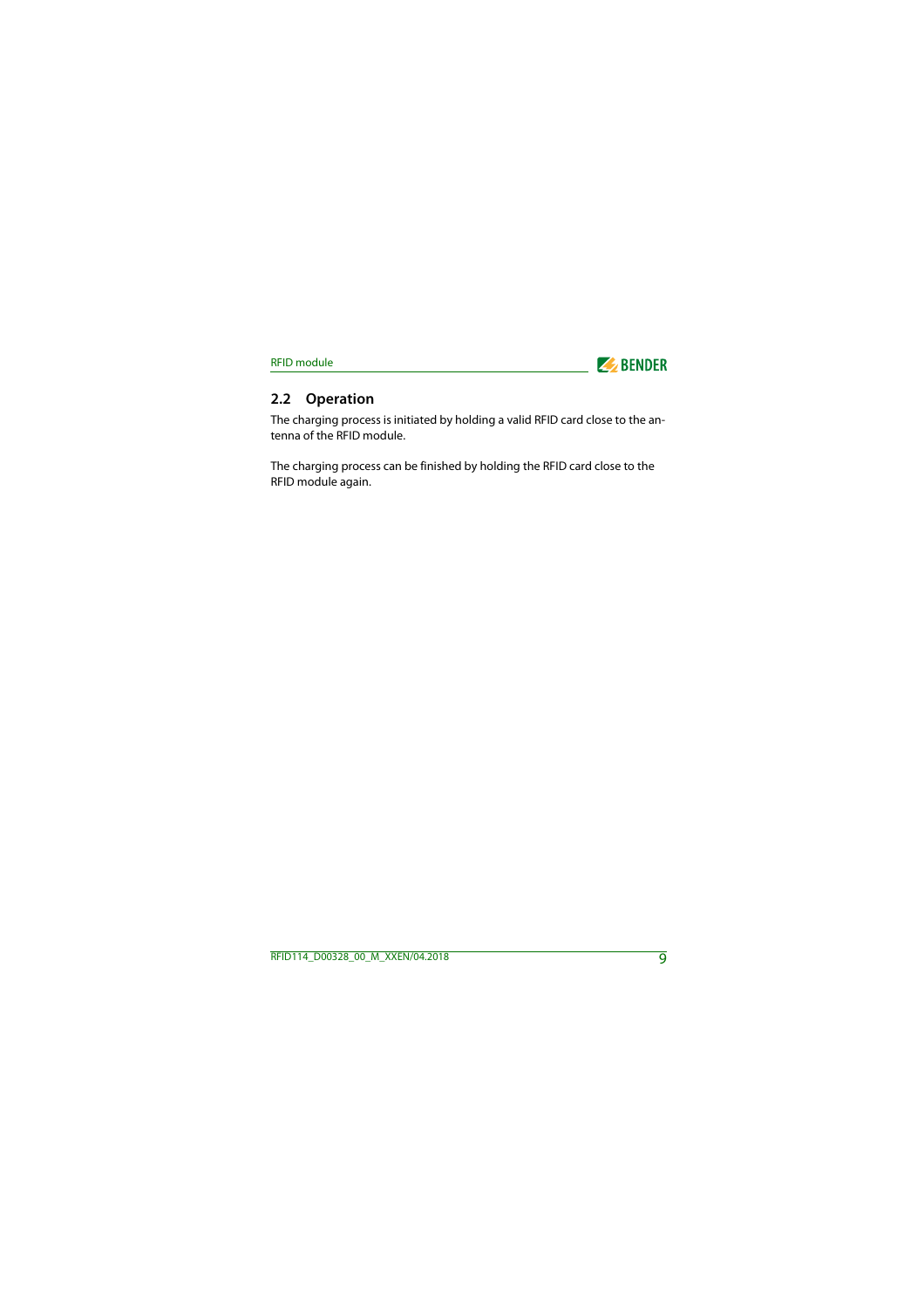

# <span id="page-9-0"></span>3. Technical data

## <span id="page-9-1"></span>3.1 Tabular data

#### Insulation coordination acc. to IEC 60664-1/IEC 60664-3

#### Nominal voltage/nominal current

|                 | 10(33V) |
|-----------------|---------|
|                 |         |
| Nominal current | 80 m A  |

#### Frequency

| <b>Environment</b>                     |  |
|----------------------------------------|--|
|                                        |  |
| Climatic conditions acc. to IEC 60721: |  |
|                                        |  |
|                                        |  |
|                                        |  |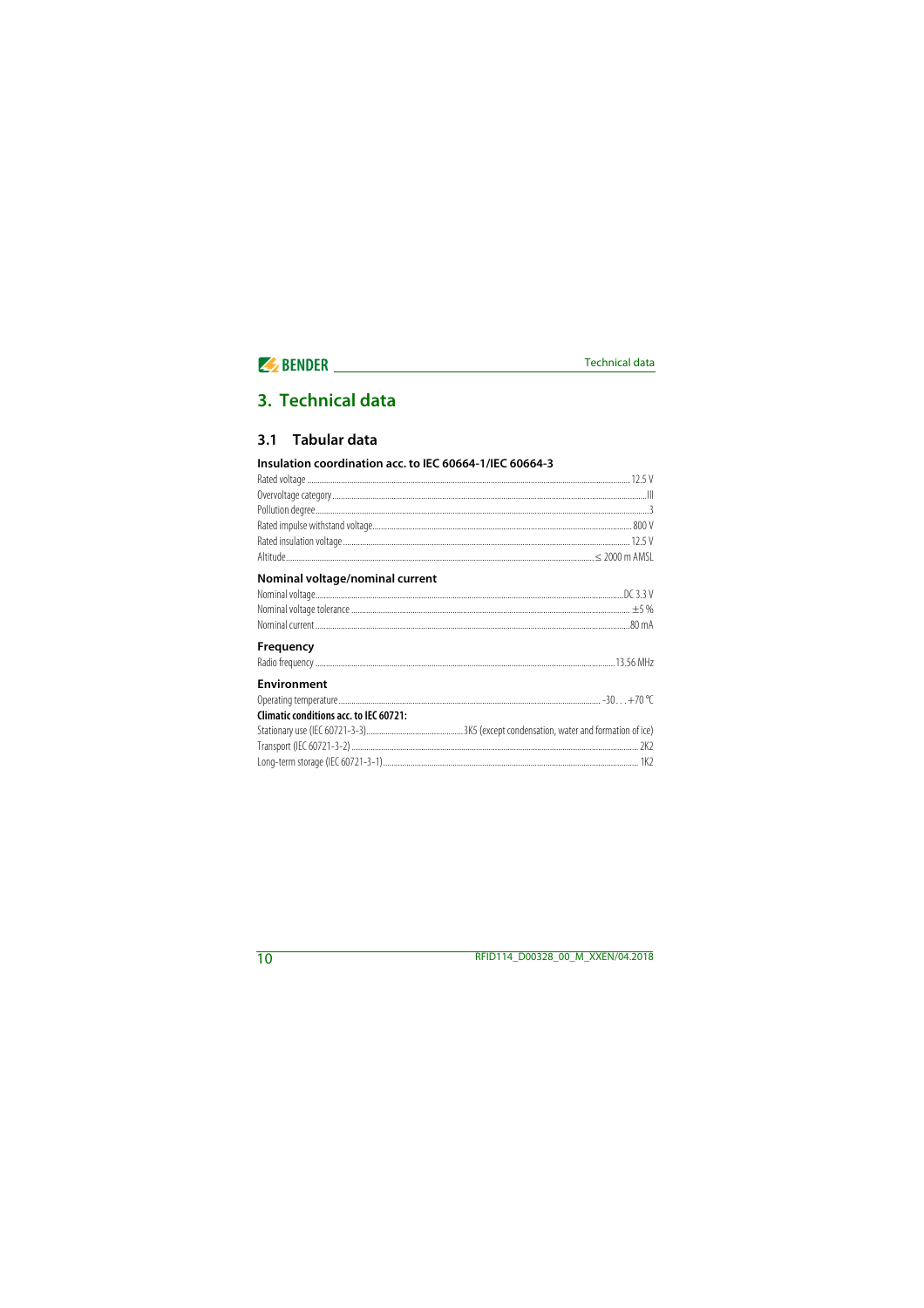

#### Mechanical conditions acc. to IEC 60721:

| - 2M2 |
|-------|
| 1M3   |

#### Connection

#### Other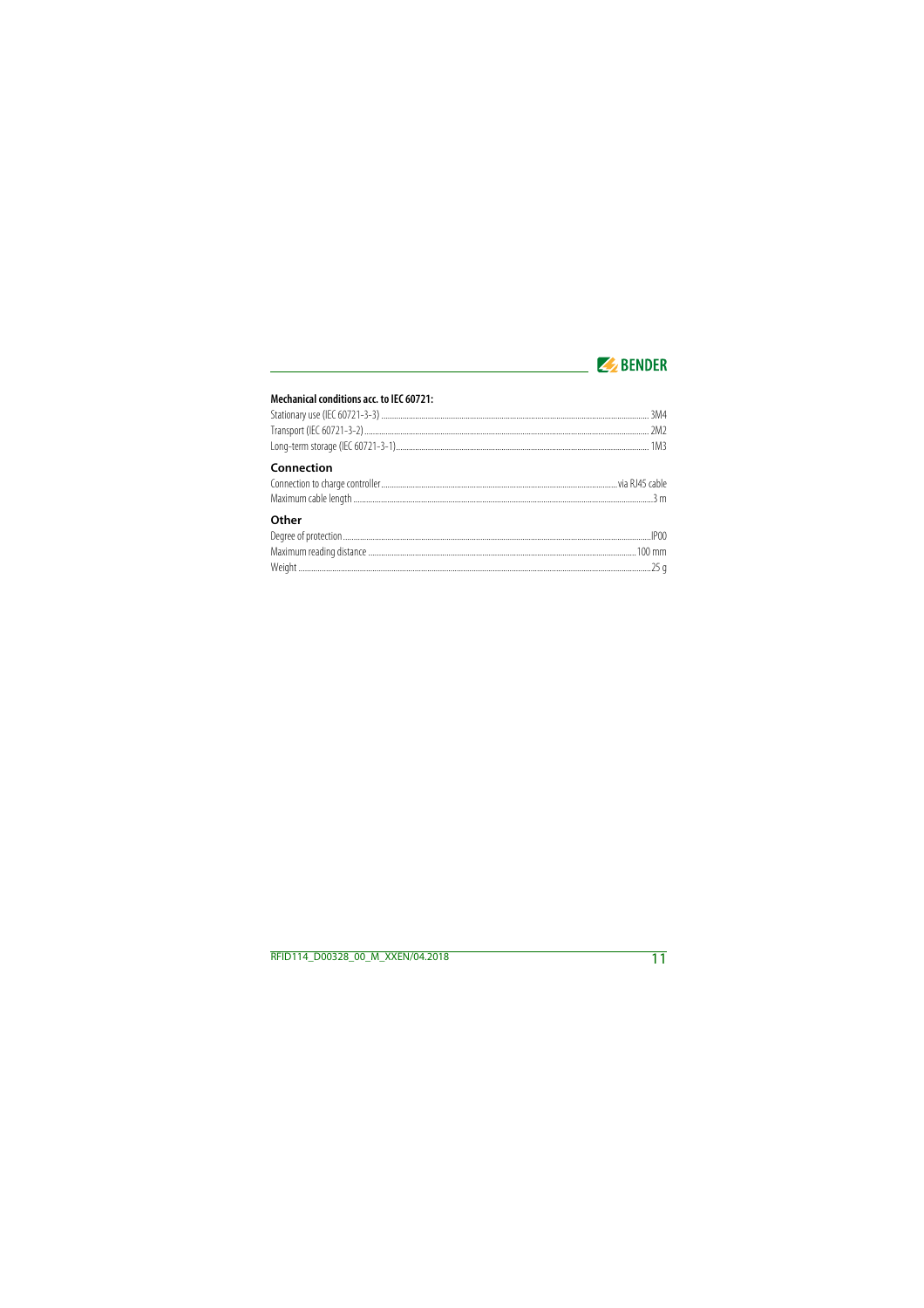

## <span id="page-11-0"></span>**3.2 Standards, approvals, certifications**

The RFID module has been developed in compliance with:

- ISO 14443A/MIFARE
- $\bullet$  FN 50364: 2010
- $\bullet$  EN 60950-1: 2006 + A11: 2009 + A1: 2010 + A12: 2011 + AC: 2011  $+$  A<sub>2</sub>: 2013
- $\bullet$  FN 61851-1: 2011
- EN 61851-22: 2002
- $\bullet$  FTSI FN 301 489-1 V2.1.1: 2017
- ETSI EN 301 489-3 V2.1.1 Final Draft: 2017
- EN 300 330 V2.1.1: 2017

Subject to change! The specified standards take into account the edition valid until 04.2018 unless otherwise indicated.

## <span id="page-11-1"></span>**3.3 Ordering information**

| Type                                          | Art. No.  |
|-----------------------------------------------|-----------|
| RFID114 (RJ45 cable (length 500 mm) included) | B94060114 |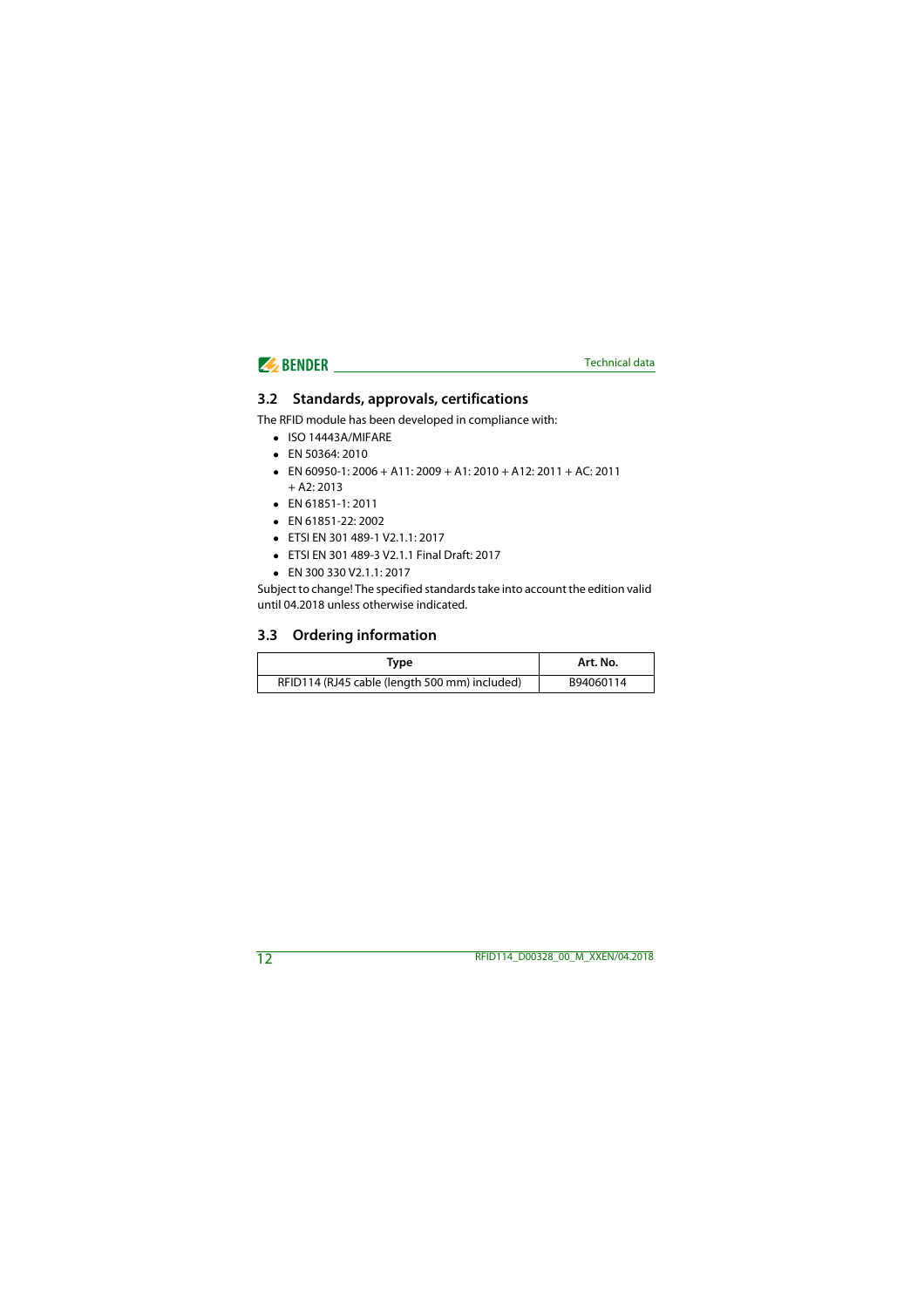

### <span id="page-12-0"></span>**3.4 Declaration of conformity**

**Bender GmbH & Co. KG** Postfach 1161 • 35301 Grünberg/Germany Londorfer Straße 65 • 35305 Grünberg/Germany Phone: +49 6401 807-0 • Fax: +49 6401 807-259 E-Mail: info@bender.de • www.bender.de



#### **EG - K o n f o r m i t ä t s e r k l ä r u n g**  $\epsilon$  $EC$ -Declaration of Conformity **Hersteller: Bender GmbH & Co. KG** *Manufacturer:* erklärt in alleiniger Verantwortung, dass das Produkt *declare under our sole responsybility that the product* **Produktbezeichnun RFID11x (siehe Anlage)**<br>*Product name: RFID11x (see annex) Product name: RFID11x (see annex)* auf das sich diese Erklärung bezieht, mit den Vorschriften folgender Europäischen Richtlinien übereinstimmt. *to which this declaration relates, is in conformity with the following European directives.* **Richtlinien: 2011/65/EU RoHS-Richtlinie** *RoHS directive Directives:* **2014/53/EU RED-Richtlinie** *RED directive* Zur Beurteilung der Konformität wurden folgende Normen herangezogen: *The assessment of this product has been based on the following standards:* Angewandte Normen / *Applied standards:* **EN 50364 :2010, EN 50581 :2012 EN 60950-1 :2006 ... A2:2013, EN 61851-1 :2011 EN 61851-22 :2002 ETSI EN 300 330 V2.1.1 :2017 ETSI EN 301 489-1 ETSI EN 301 489-3 V2.1.1 Final Draft: 2017 Ort, Datum:** Grünberg, den 06.03.2018 **Unterschrift:** place, date: *signature: signature: ll***ll** *llll***ll** (Winfried Möll) (Geschäftsführer Technologie / CTO) Anmerkung: Die Anlagen sind Bestandteil dieser EG-Konformitätserklä \*Evtl. Normen Einschränkungen sind gerätespezifisch in der Typenliste gekennzeichnet. *Remark: The annexes are part of this declare \*Limitation of standards are marked with a sign in the attached type list.*  **BENDER** Group WEEE-Reg.-Nr. DE 43 124 402 Seite/page 1 von 2 Ausgabe/revision: 1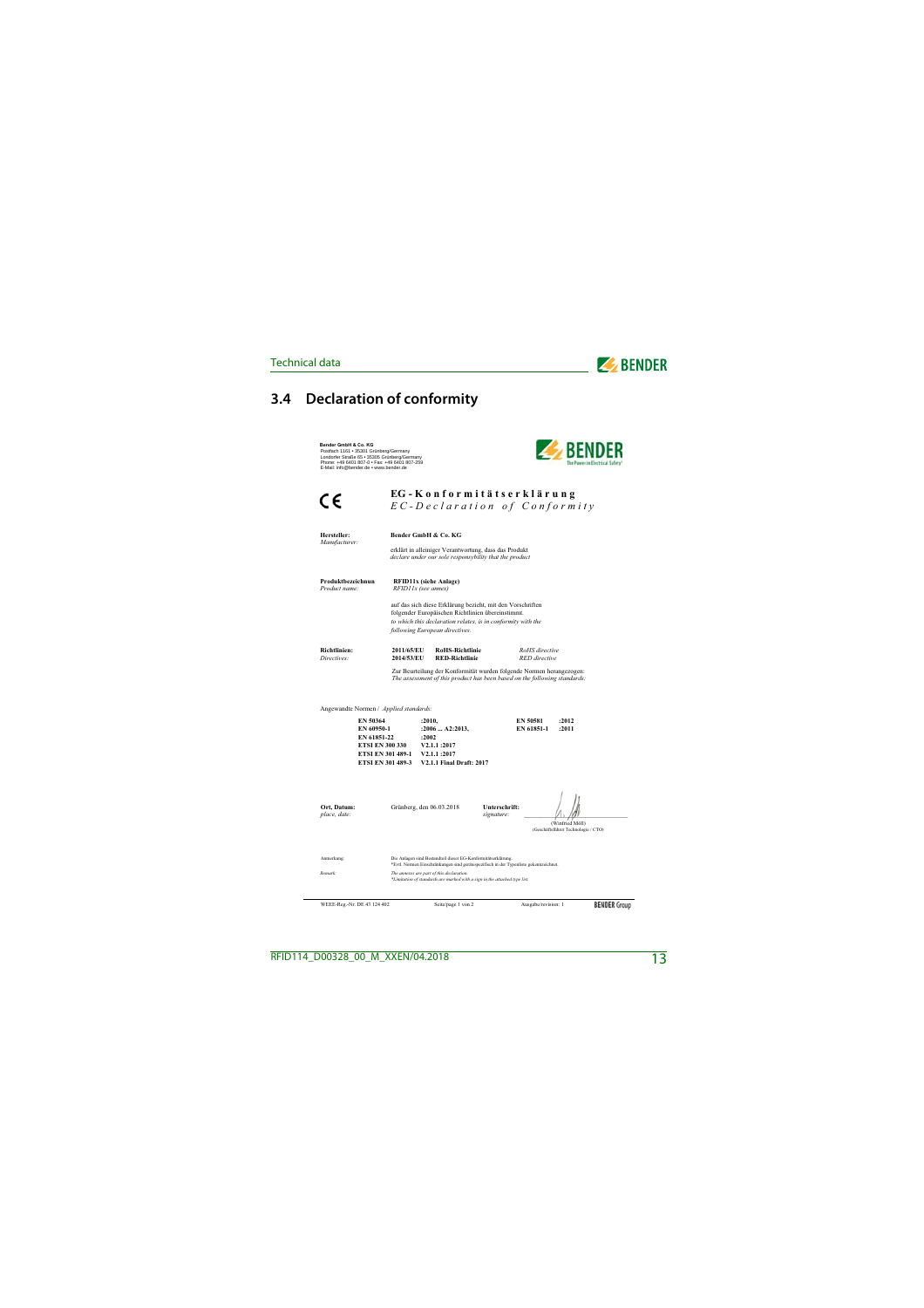

#### **Bender GmbH & Co. KG**

Postfach 1161 • 35301 Grünberg/Germany<br>Londorfer Straße 65 • 35305 Grünberg/Germany<br>Phone: +49 6401 807-0 • Fax: +49 6401 807-259<br>E-Mail: info@bender.de • www.bender.de



| Anlage - Typenliste der EG-Konformitätserklärung RFID11x<br>Annex - Typelist of EC-declaration RFID11x |                       |                                  |
|--------------------------------------------------------------------------------------------------------|-----------------------|----------------------------------|
| Produktgruppe<br>Product group                                                                         | Art. Nr.<br>$Art$ -no | Gerätebezeichnung<br>Device type |
| CC61x                                                                                                  | B94060110             | REID110-L1                       |
| <b>RFID</b>                                                                                            | B94060114             | RFID114 ohne LEDs                |
|                                                                                                        |                       |                                  |
|                                                                                                        |                       |                                  |